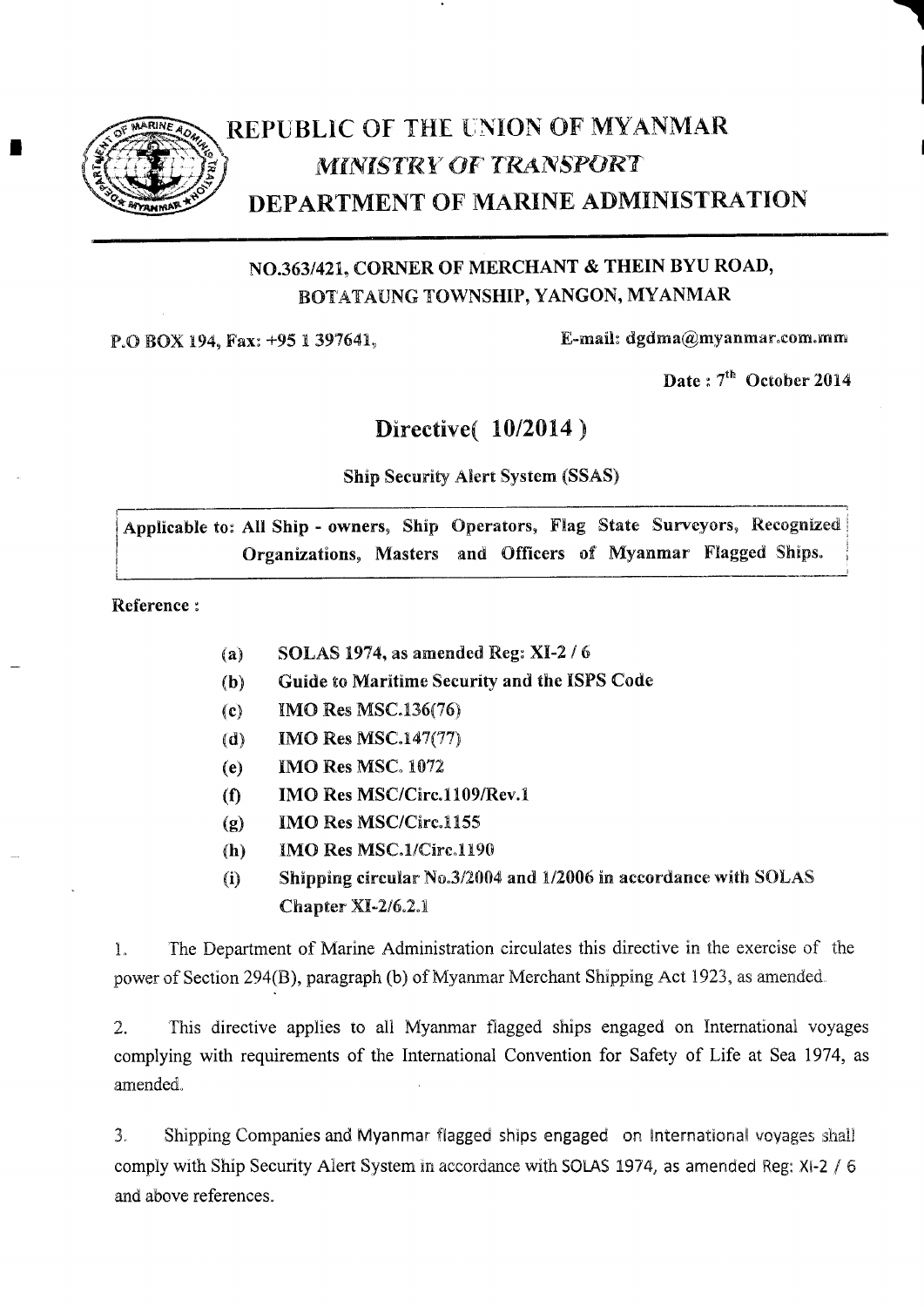4. The Guidance for the Ship Security Alert System is set out by Department of Marine Administration to fulfill the relevant requirements of the above-mentioned references.

Department of Marine Administration ung Maung Oo Director General

 $\bullet$ 

 $\sim$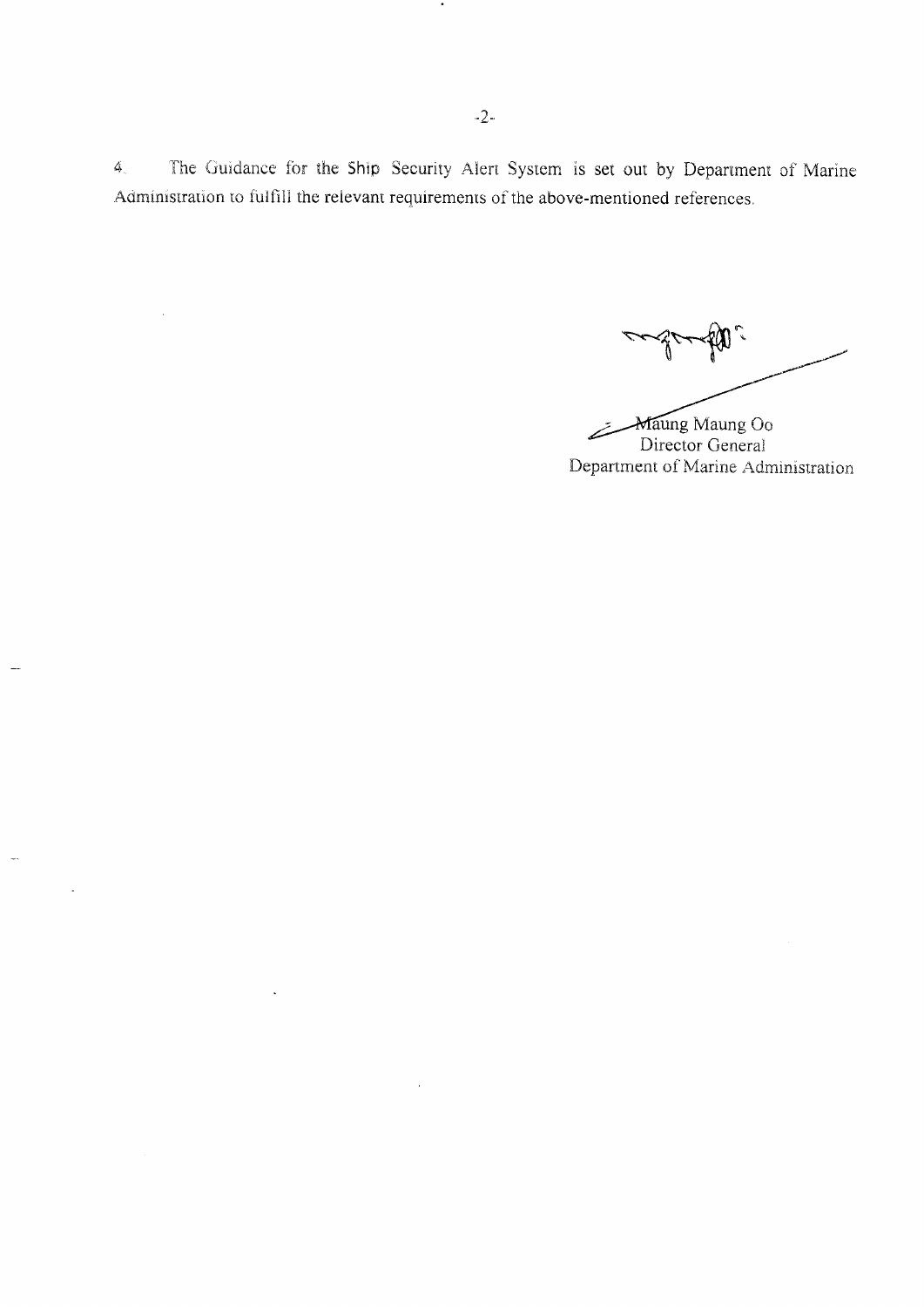

**Department of Marine Administration Ministry of Transport and Communications Republic of the Union of Myanmar**

# **GUIDANCE FOR THE SHIP SECURITY ALERT SYSTEM**

**2014**

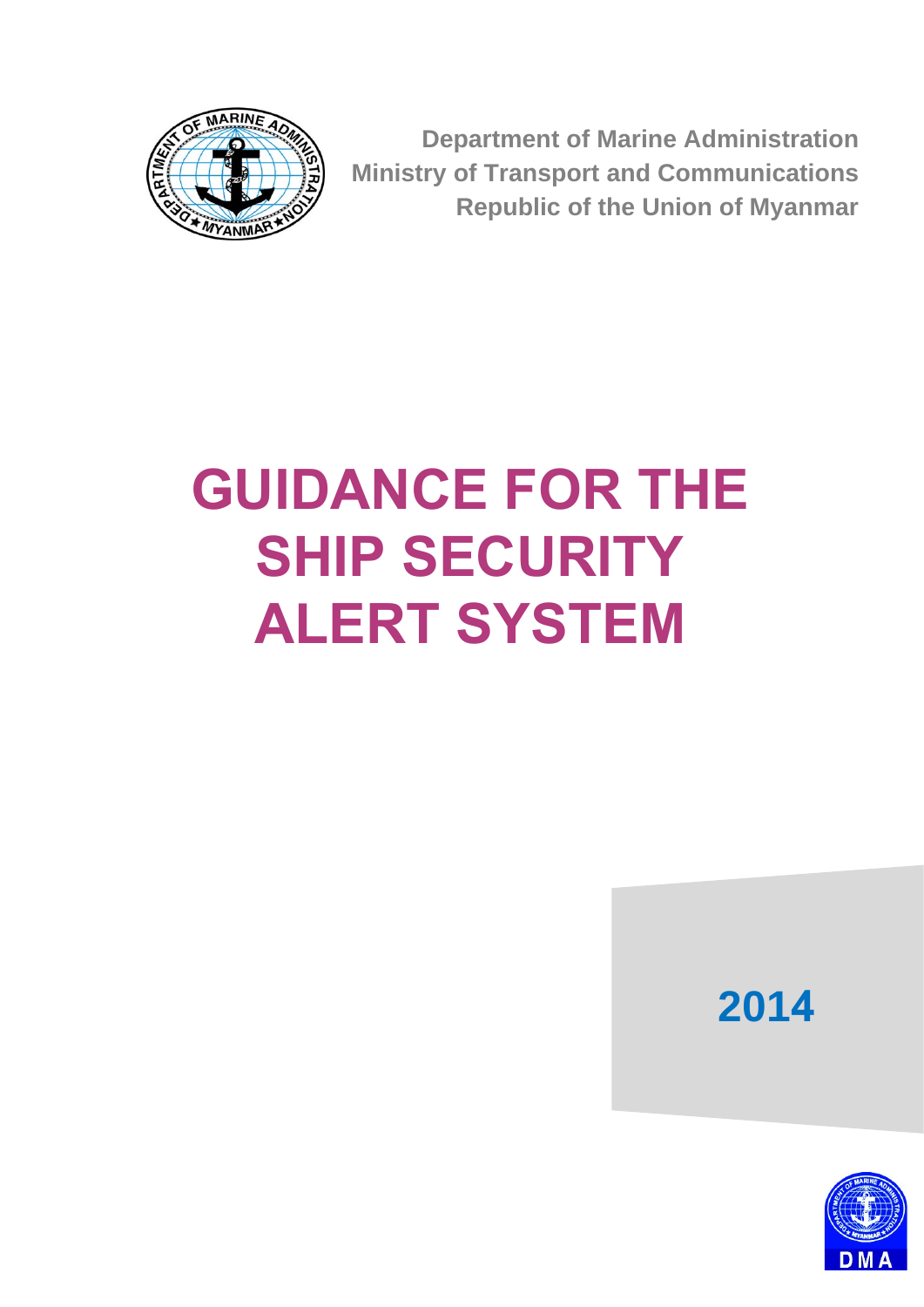#### **Introduction**

1. This Guidance for the Ship Security Alert System applies to Shipping Companies and their employed on Myanmar flagged ships.

2. The requirement of a Ship Security Alert System may be complied with by using the radio installation fitted for compliance with the requirements of SOLAS, Chapter IV, provided all requirements of this regulation are complied with.

3. The Ship Security Alert System is provided to a ship for the purpose of transmitting a security alert to the shore to indicate to a competent authority that the security of the ship is under threat or has been compromised.

4. This Guidance for the Ship Security Alert System is set out on  $7<sup>th</sup>$ October 2014 according to the directive 10/2014 in the exercise of the power of Section 294 (B), paragraph (b) of Myanmar Merchant Shipping Act 1923,as amended.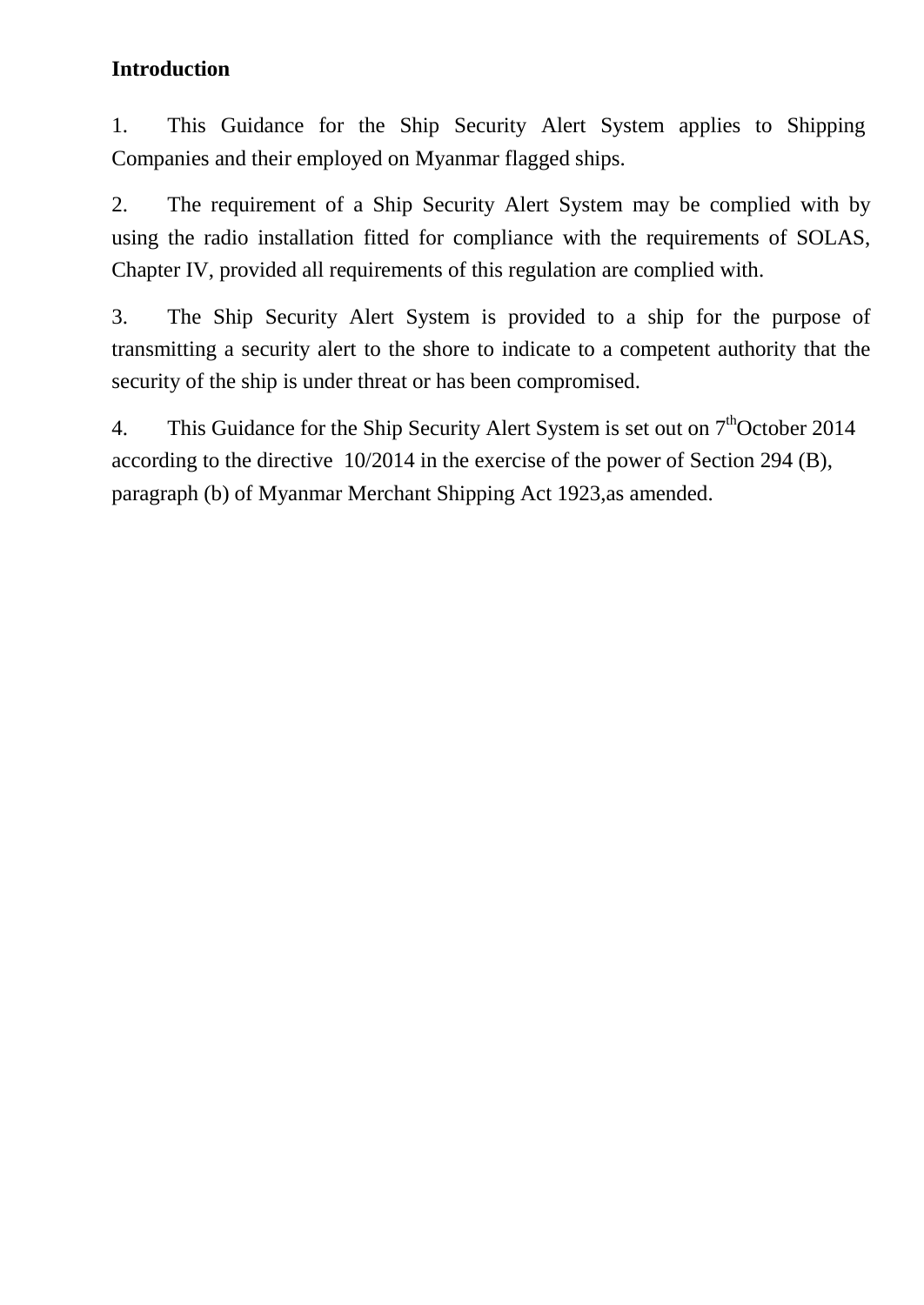# **CONTENTS PART A** GENERAL

| <b>GENERAL</b> |  |  |
|----------------|--|--|

| 1.            |                    | <b>Application</b>                                                                                                        | $\overline{\mathbf{4}}$ |
|---------------|--------------------|---------------------------------------------------------------------------------------------------------------------------|-------------------------|
| 2.            | <b>Definitions</b> |                                                                                                                           |                         |
| 3.            |                    | <b>Ship Security Alert Systems</b>                                                                                        | $\overline{\mathbf{4}}$ |
| <b>PART B</b> |                    | <b>RECOMMENDATION ON PERFORMANCE STANDARDS</b><br><b>FOR A SHIP SECURITY ALERT SYSTEM</b>                                 | 10                      |
| <b>PART C</b> |                    | <b>FALSE SECURITY ALERTS AND DISTRESS/</b><br><b>SECURITY DOUBLE ALERTS</b>                                               | 12                      |
| <b>PART D</b> |                    | <b>GUIDANCE ON PROVISION OF THE SHIP SECURITY</b><br><b>ALERT SYSTEM</b>                                                  | 14                      |
| <b>PARTE</b>  |                    | GUIDANCE ON THE MESSAGE PRIORITY AND<br>THE TESTING OF SHIPS ECURITYALERT SYSTEMS                                         | 16                      |
| <b>PART F</b> |                    | GUIDANCE ON THE PROVISION OF INFORMATION<br><b>FOR IDENTIFYING SHIPS WHENTRAN SMITTING SHIP</b><br><b>SECURITY ALERTS</b> | 18                      |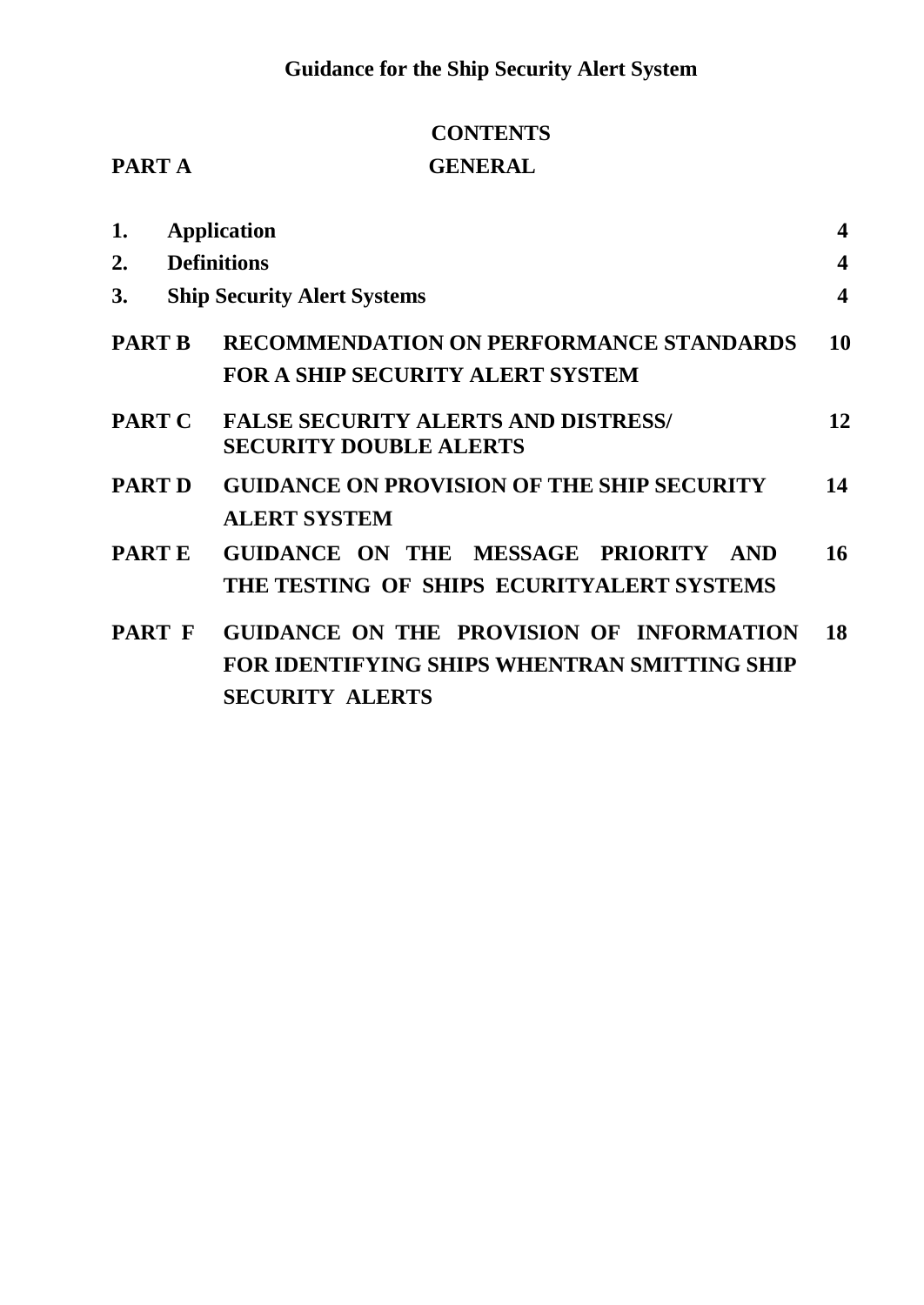#### **Guidance for the Ship Security Alert System**

#### **PART A**

#### **GENERAL**

#### **1. Application**

This guidance applies to the approval and inspection of Ship Security Alert Systems fitted on ships engaged on international voyages according to the requirements specified in Chapter XI-2 of the International Convention for the Safety of Life at Sea 197, as amended.

#### **2. Definitions**

**2.1** Ship Security Alert System (SSAS) provides the means by which a ship can transmit a security alert to a competent authority on shore, indicating that the security of the ship is under threat or has been compromised.

#### **3. Ship Security Alert Systems**

**3.1** A Ship Security Alert System (SSAS) transmits a covert alarm to one or more competent authorities ashore indicating that the security of the ship is under threat or has been compromised. Ship security alerts can be activated in the event of any serious security incident, including acts of piracy and armed robbery against the ship.

**3.2** Guidance on installation and operation of SSASs on ships is in paragraphs 4.13to 4.22. These details need not be included in SSPs but can be included in a separate document known to the master, SSO or other senior shipboard personnel selected by the Company.

**3.3** Administrations designate one or more competent authorities ashore to receive ship security alerts from their SOLAS ships. Any designated competent authority should be able to obtain a covert verification from the ship and alert the country's security forces responsible for initiating the security response to acts of violence against ships.

**3.4** Administrations have to establish an effective means of communication between their competent authorities and the security force responsible for the response.

**3.5** Many Administrations have designated Company Security Officers (CSOs) and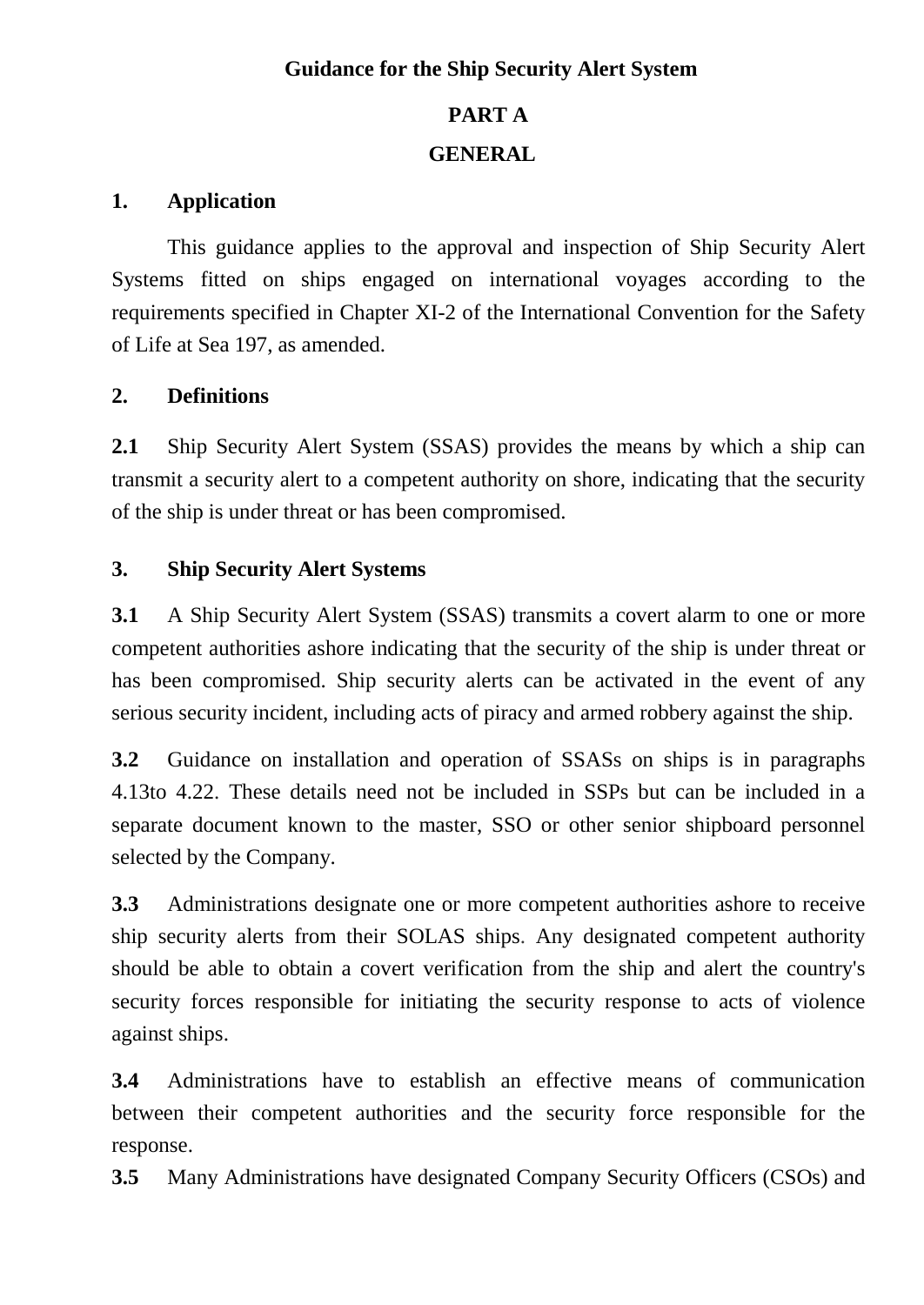a selected Maritime Rescue Co-ordination Centre (MRCC), or equivalent agency, as their competent authorities. Protocols have to be in place to ensure immediate communication between CSOs receiving a ship security alert and the selected competent authority (which is the point of contact with the responding security force). CSOs are often in the best position to seek verification of alerts from their ships. Covert verification can be achieved by pre-arranged exchanges of messages.

**3.6** Other Administrations have designated a MRCC as their sole competent authority for the receipt of ship security alerts. In such cases, the MRCC should establish procedures for verifying individual ship security alerts.

**3.7** Unless directed by the Administration or security force, a competent authority who receives a ship security alert should not overtly acknowledge its receipt to the ship.

**3.8** Administrations should provide guidance to competent authorities on the procedures to be followed on the:

- .1 prioritization of ship security alerts;
- .2 distinction between covert and overt alarms;
- .3 receipt of false security alerts and distress/security double alerts; and

.4 testing ship security alert systems and associated communication procedures.

**3.9** IMO has requested that information be provided on the receipt of false security alerts and distress/ security double alerts.

**3.10** Administrations should ensure that ships flying their flag test ship security systems and associated communication procedures on a regular basis. When doing so, it should be made clear that it is a TEST alert.

**3.11** In consultation with their responding security forces, Administrations should develop protocols on notifying MRCCs in the vicinity of the ship, their Governments, and the Administrations or response organizations in adjacent countries of the receipt of an alert.

**3.12** Upon receiving notification of a security alert from a ship entitled to fly its flag, the Administration must immediately notify the State(s) in the vicinity of which the ship is presently operating. If a security alert is received from a ship that is not entitled to fly its flag, that Contracting Government must immediately notify the relevant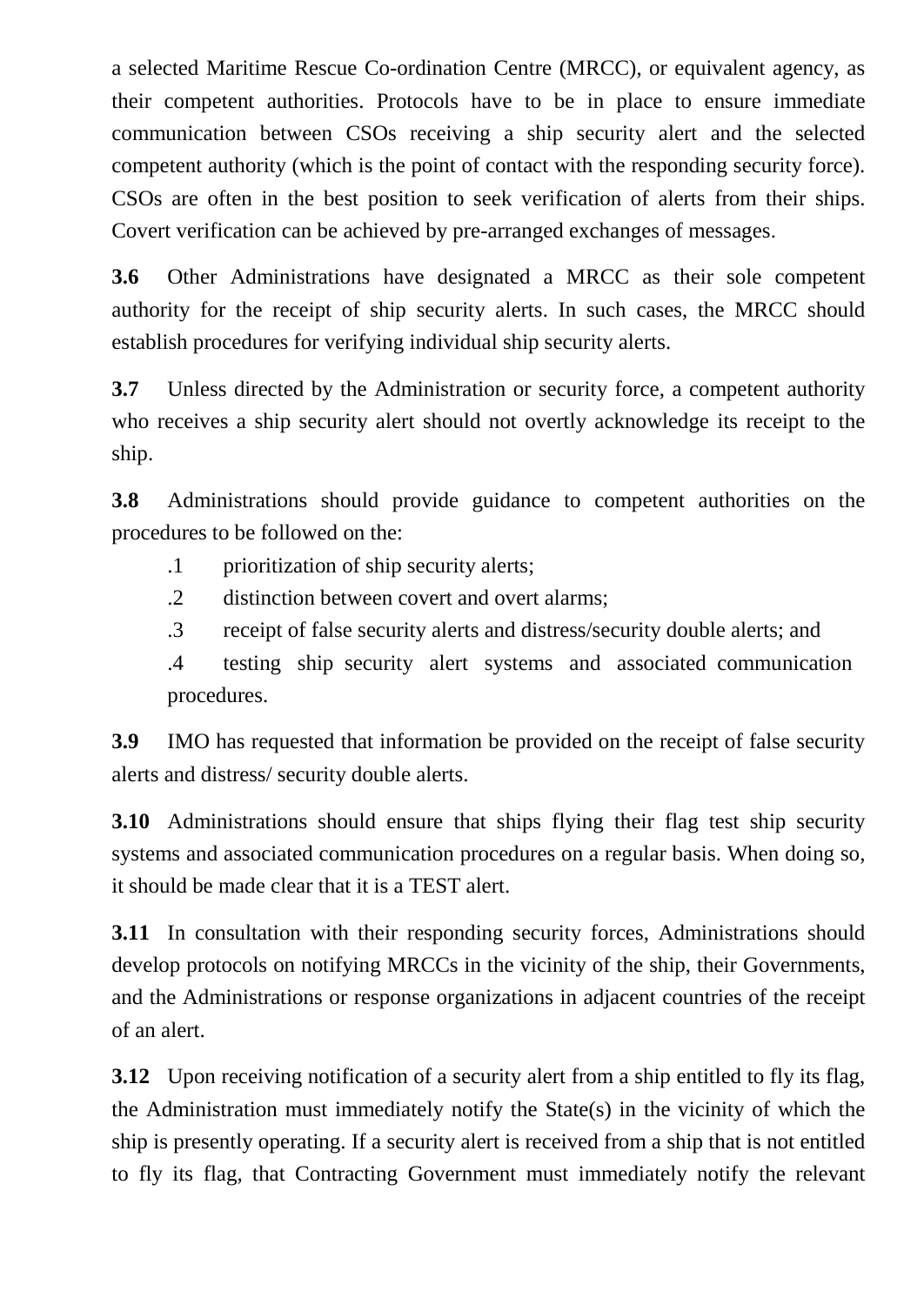Administration and, if appropriate, the State(s) in the vicinity of which the ship is presently operating.

**3.13** All ships are required to be provided with a Ship Security Alert System (SSAS) as described in paragraphs 4.1 to 4.12 Its intent is to send a covert signal or message from a ship that will not be obvious to anyone on the ship who is unaware of the alert mechanism.

**3.14** When activated, the SSAS must:

.1 initiate and transmit a ship-to-shore security alert to a competent authority designated by the Administration, which in these circumstances may include the shipping company, identifying the ship and its location, and indicating that the security of the ship is under threat or has been compromised;

- .2 not send the alert to any other ships;
- .3 not raise any alarm on board the ship; and
- .4 continue the alert until deactivated and/or reset.

**3.15** The competent authority should be able to receive SSAS alerts on a 24/7 basis.

**3.16** The SSAS must:

.1 be capable of being activated from the navigation bridge and in at least one other location;

.2 conform to performance standards not inferior to those adopted by IMO; and

.3 have its activation points designed so as to prevent the inadvertent initiation of an alert.

**3.17** When an SSAS alert is received by the competent authority, either directly or via a service provider, it should include the following information:

- .1 name of ship;
- .2 IMO ship identification number;
- .3 call sign;
- .4 Maritime Mobile Service Identity (which is a series of 9 digits sent over a radio - frequency channel to provide a unique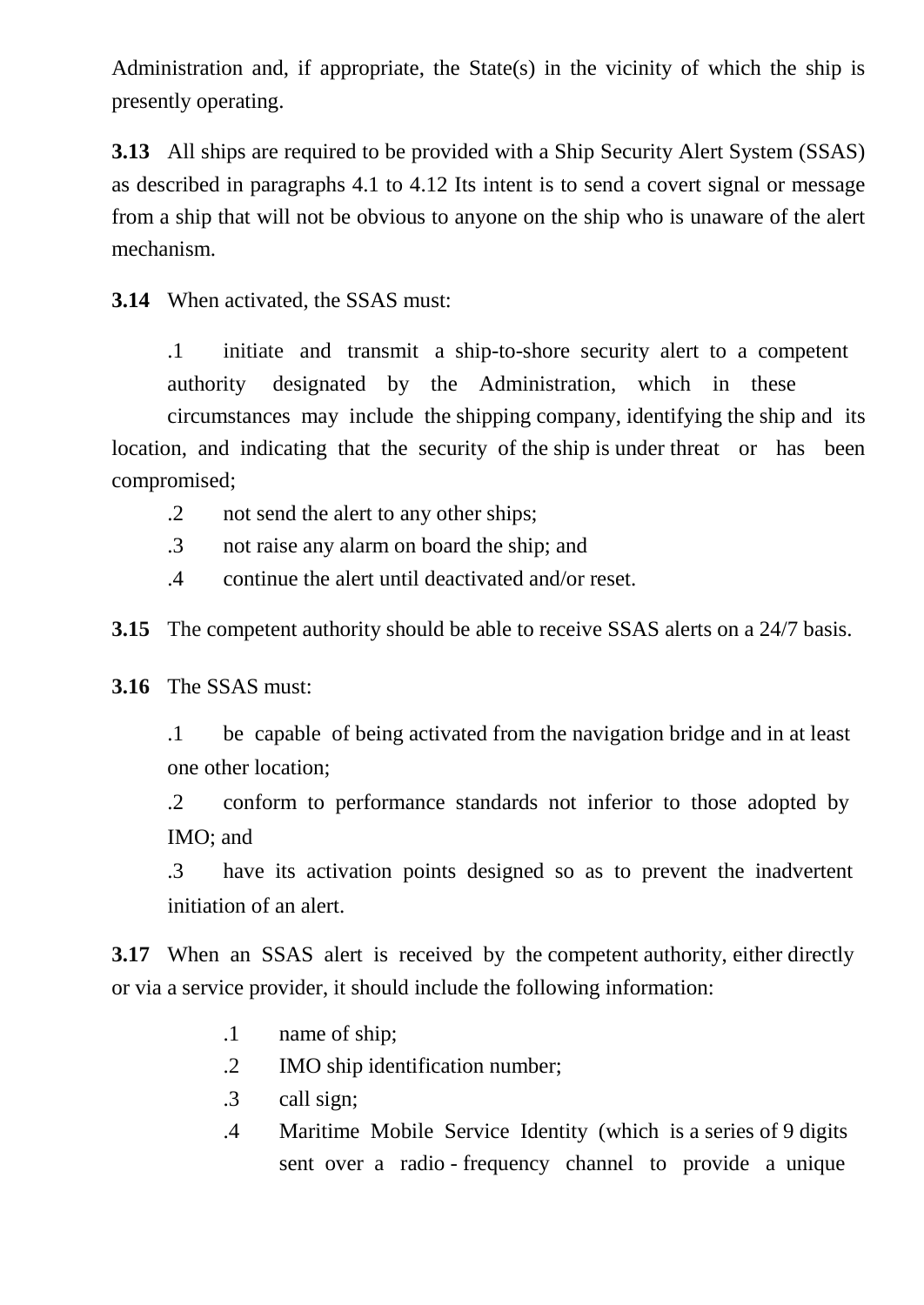identifier used to call ships automatically);

- .5 GNSS position of the ship; and
- .6 date and time of the GNSS position.

**3.18** The requirement for an SSAS may be met by using radio installations that have been approved by the Administration.

**3.19** The competent authority is responsible for ascertaining whether a security alert is real or false.

**3.20** The SSP must include the following, which Administrations may require to be kept in a document separate from the SSP to avoid compromising its confidentiality:

- .1 the identification of the SSAS activation points; and
- .2 procedures to be used, including testing, activation, deactivation and resetting to limit false alerts.

**3.21** A mater may use an overt alarm (i.e., one such as a VHF broadcast, which makes no attempt to deny knowledge of its activation) in addition to a covert alarm of discouraging a security threat from becoming a security incident.

**3.22** Experience to date of ship operators in establishing SSASs reveals examples of:

- **.1** procedures being included in SSPs using a standard template;
- **.2** the handling of false security alerts being included as a procedure;
- **.3** testing being performed at least annually;

**.4** all concerned parties being notified by the shipping company when an SSAS is to be tested, so as to avoid any unintended emergency response actions.

 **.5** When an SSAS accidentally transmits in testing, the ship immediately notifying the shipping company or competent authority ( if it is not the shipping company), so that all concerned parties can be made aware that the

alert is false and that no emergency response action should be taken;

- **.6** a checklist being used when testing; and
- **.7** providing for an alternative power source.

**3.23** The system is to have at least two manually operated call points.

The manually operated call points (buttons) are to be designed such that any inadvertent operation will be prevented and that the operator can start the system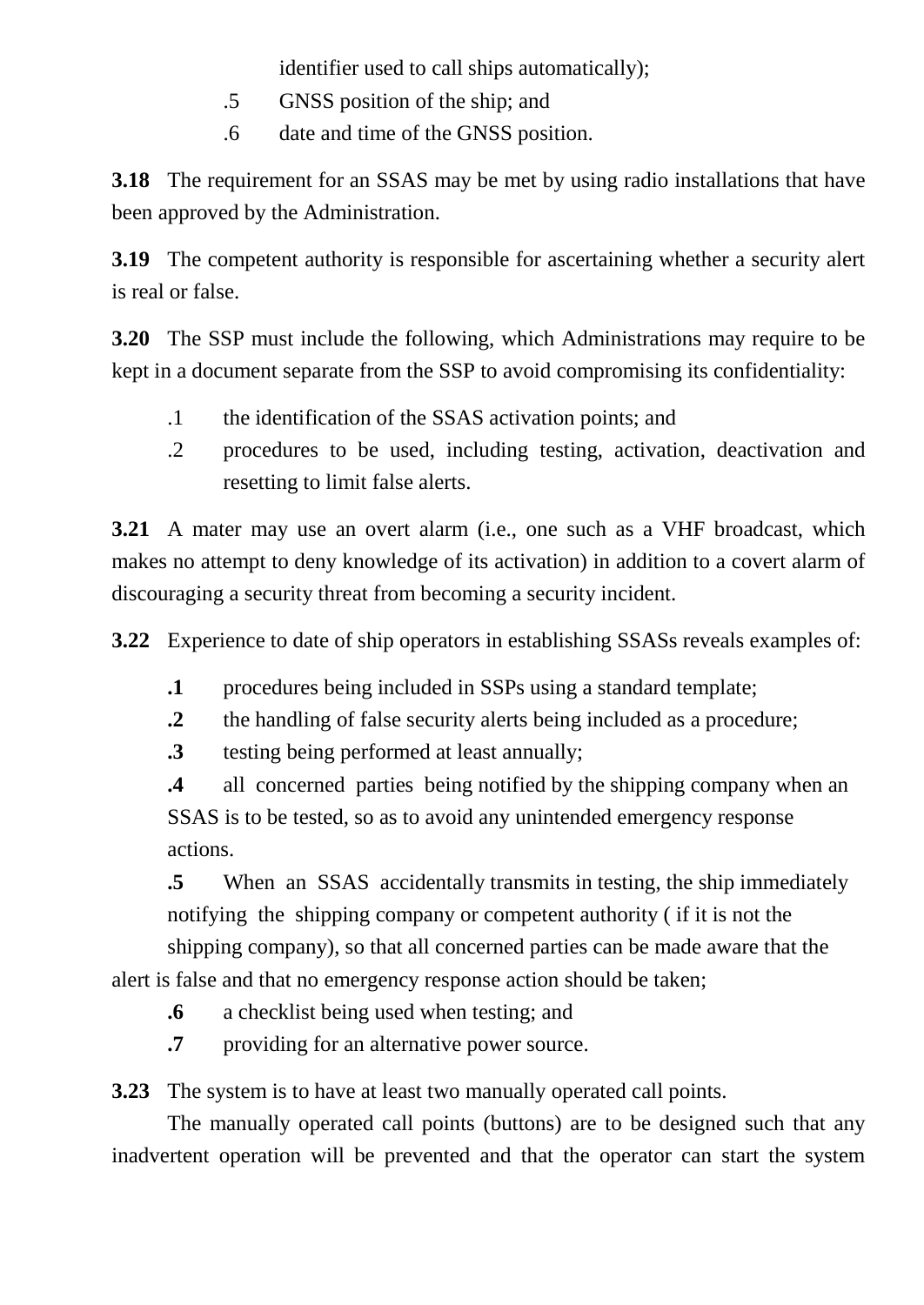without removing any seal or lid/cover.

**3.24** When starting (activating) an alarm, no adjustment is allowed on involved devices, such as choosing frequency, setting working mode or selecting menu, nor is any (other) alarm to be activated thereby on board.

**3.25** The alarm message of the security alert system is to include the ship's name, IMO identification number, call sign, maritime mobile services identity, ship GNSS position signals (including longitude and latitude) and time of GNSS ship position signals (date/month/year and time).

**3.26** SSAS alarm is not to be transmitted through GMDSS distress alarm procedure and is only to be sent to coast station without notification to the ship.

**3.27** Once activated, SSAS alarm is to keep transmitting the ship security alert before being turned off and/or reset.

**3.28** SSAS is to be capable of testing and indicating that the transmitted message is for test purpose.

**3.29** SSAS is to be fitted with power switch, reset button, power indicating light, alarm transmitting light, failure indicating light on the main controlling unit.

**3.30** In addition to the main source of electrical power of the ship, an optional source of electrical power is to be available for SSAS, which can be either a power source other than the main one, or an integrated power source of the equipment. Furthermore, the two types of power sources are to be capable of being switched from one to another.

**3.31** The software of SSAS is to be designed for the above requirements and in addition, for completeness, independence, reliability and confidentiality Such software is also to be capable of being upgraded and functionally expanded so far as possible.

**3.32** The procedure for testing the SSAS for Myanmar Flagged ships,should be in accordance with MSC/Circ.1155. The frequency of SSAS alert testing involving Department of Marine Administration should not exceed more than one a year and should coincide with the annual safety radio survey.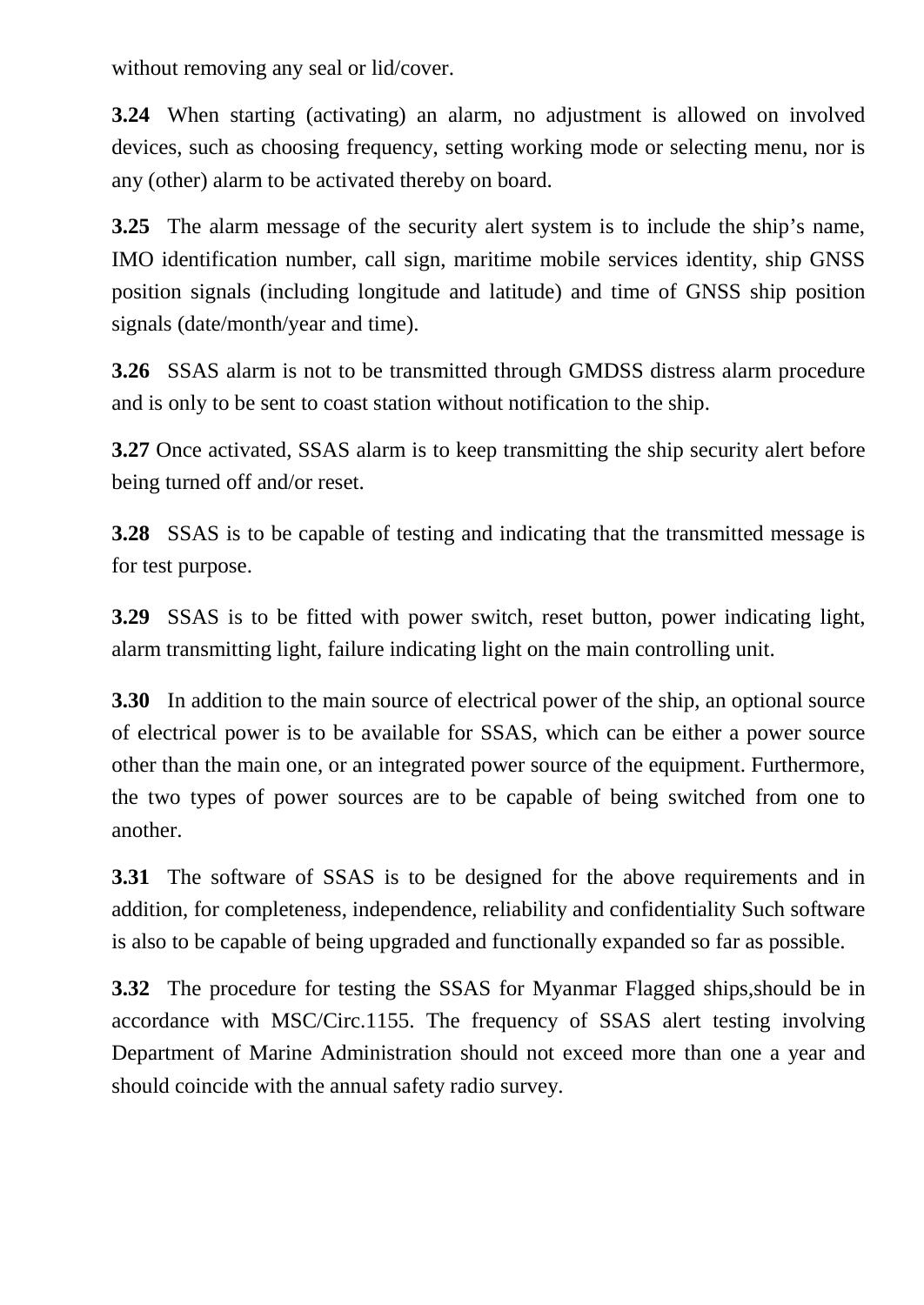#### **PART B**

### **RECOMMENDATION ON PERFORMANCE STANDARDS FOR A SHIP SECURITY ALERT SYSTEM**

#### **1. Introduction**

**1.1** The Ship Security Alert System is provided to a ship for the purpose of transmitting a security alert to the shore to indicate to a competent authority that the security of the ship is under threat or has been compromised. It comprises a minimum of two activation points, one of which is on the navigation bridge. These initiate the transmission of a ship security alert. The system is intended to allow a covert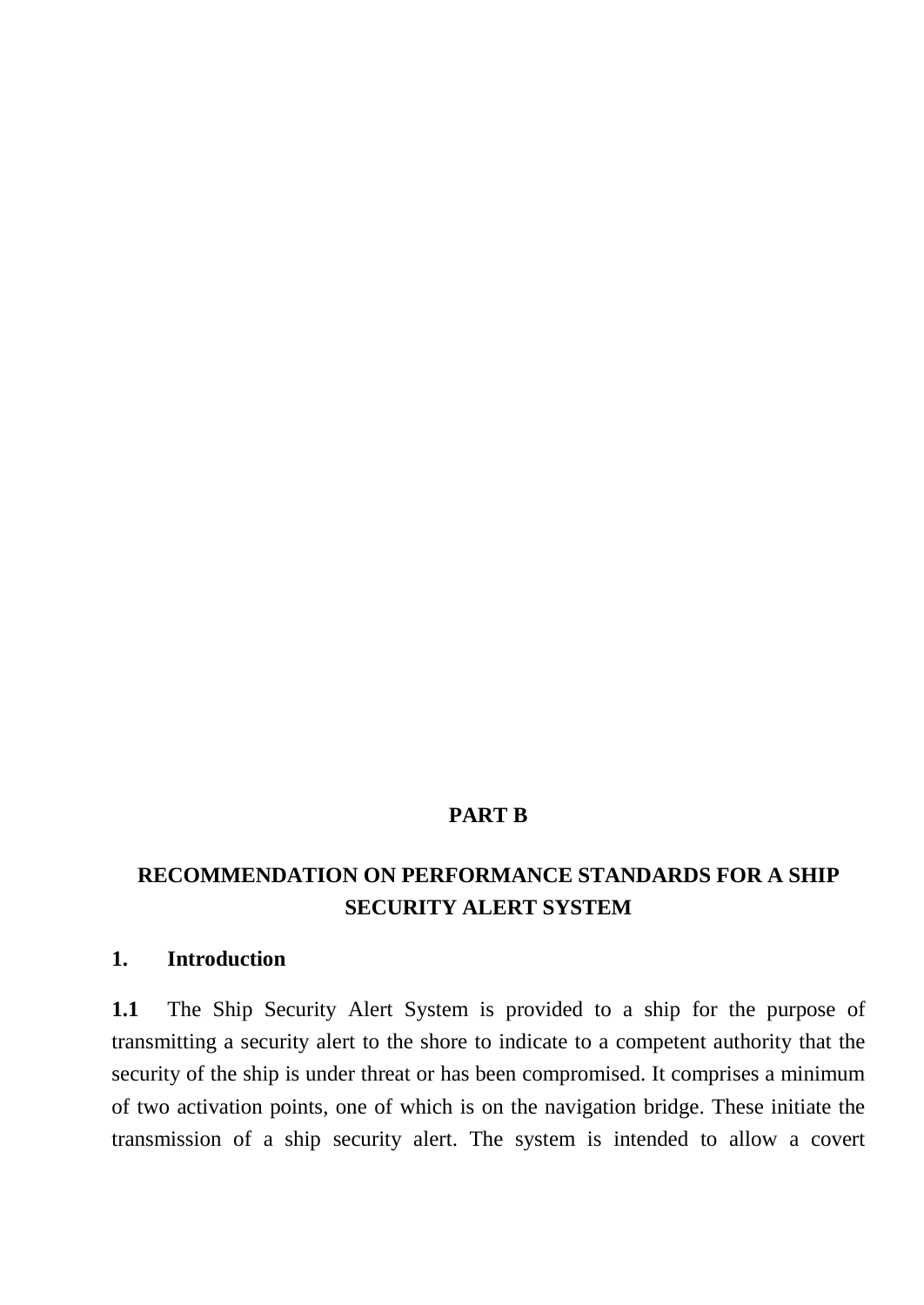activation to be made which alerts the competent authority ashore and does not raise an alarm on board ship nor alert other ships.

**1.2** As required by its Administration, the competent authority receiving the alert notifies the authority responsible for maritime security within its Administration, the Coastal State(s) in whose vicinity the ship is presently operating, or other Contracting Governments.

**1.3** The procedures for the use of the ship security alert system and the location of the activation points are given in the ship security plan agreed by the Administration.

**1.4** The Ship Security Alert System may utilise the radio installation provided for compliance with chapter IV of the SOLAS Convention, other radio systems provided for general communications or dedicated radio systems.

#### **2. General**

**2.1** In addition to complying with the general requirements set out in resolution A.694(17) the ship security alert system should comply with the following performance standards.

**2.2** The radio system used for the ship security alert systems should comply with relevant international standards.

#### **3. Power supply**

Where the Ship Security Alert System is powered from the ship's main source of electrical power, it should, in addition, be possible to operate the system from another appropriate source of power.

#### **4. Activation points**

Activation points should be capable of being used on the navigation bridge and in other locations. They should be protected against inadvertent operation. It should not be necessary for the user to remove seals or to break any lid or cover in order to operate any control.

#### **5. Operation**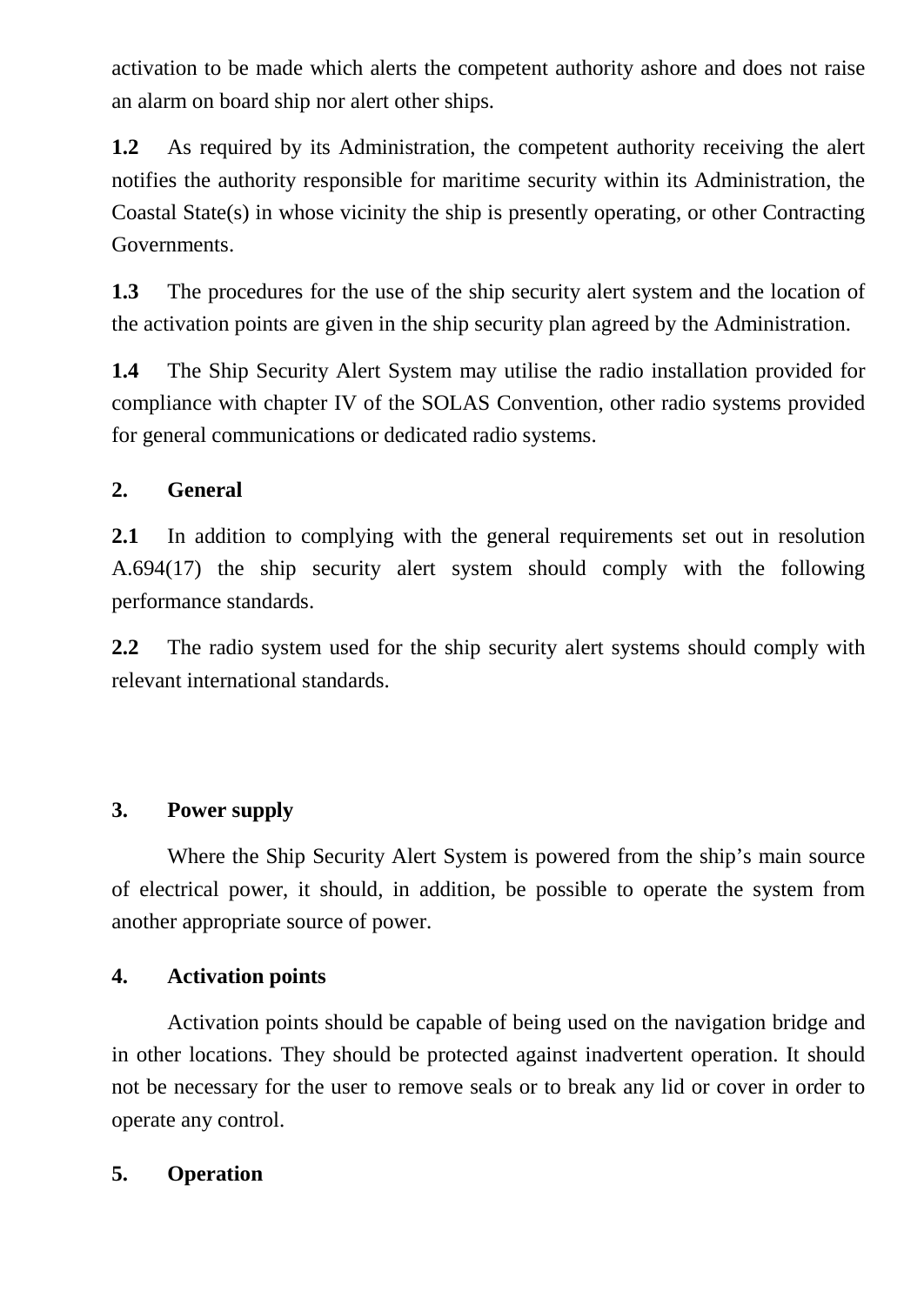**5.1** The activation points should operate a radio system such that transmission of the security alert does not require any adjustment of the radio system, i.e. tuning of channels, setting of modes or menu options. Operation of the activation point should not cause any alarm or indication to be raised on the ship.

**5.2** The operation of the Ship Security Alert System should not impair the functionality of the GMDSS installation.

#### **6. Transmission of security alerts**

**6.1** In all cases, transmission initiated by security alert system activation points should include a unique code/identifier indicating that the alert has not been generated in accordance with GMDSS distress procedures. The transmission should include the ship identity and current position. The transmission should be addressed to a shore station and should not be addressed to ship stations.

**6.2** The Ship Security Alert System, when activated, should continue the ship security alert until deactivated and/or reset.

#### **7. Testing**

**7.1** The Ship Security Alert System should be capable of being tested.

#### **PART C**

#### **FALSE SECURITY ALERTS AND DISTRESS/SECURITY DOUBLE ALERTS**

**1.** SOLAS regulation XI-2/6 requires ships to be fitted with a SSAS which, when activated, shall initiate and transmit a ship-to-shore security alert (security alert) to a competent authority designated by the Administration, indicating that the security of the ship is under threat or it has been compromised. The requirement for the carriage of SSAS, which is a covert system, is additional to the requirement to be provided with radio communication equipment capable of initiating and transmitting distress alerts and piracy attack alarms, both of which are overt systems. MSC/Circ.1110, which provides guidance on Matters related to SOLAS regulations XI-2/6 and XI-2/7, is also relevant.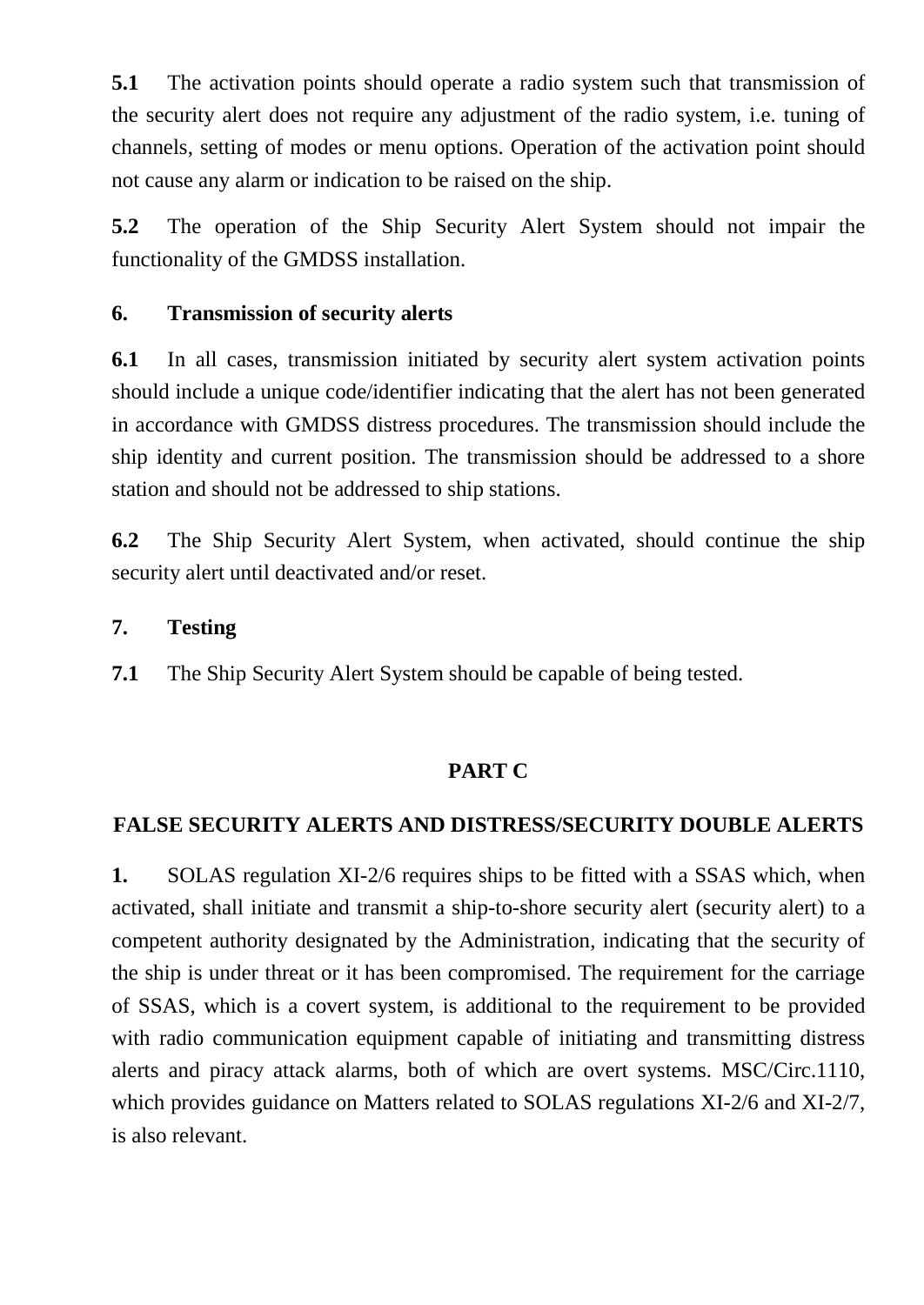**2.** Experience with false distress alerts gained since the introduction of GMDSS and a study of the information submitted in relation to "false security alerts" indicate that a ship may transmit a "false security alert" either as a result of technical failure of the SSAS or due to inadvertent activation of the system. In either case, since SOLAS regulation XI-2/6.2.3 provides that SSAS, when activated, shall not raise any alarm on board the ship, shipboard personnel may be unaware, or unable to establish, whether a security alert is in fact being transmitted.

**3.** The Committee, at its seventy-eighth session, was therefore requested to advise what action should be taken between the time a security alert is first received ashore and the time that the competent authorities initiate action to address the security alert, bearing in mind that there is a need to determine whether the security alert received ashore is a genuine or a false one.

**4.** The Committee was also requested to consider what action should be taken in the event of a ship transmitting a distress alert and a security alert (distress/security double alert), either simultaneously or one after the other. In view of the fact that a security incident may lead to a distress situation or a distress situation may be followed by a security incident; and since all ships are capable of transmitting both alerts, simultaneously or in tandem; the competent authorities ashore need to assess the situation so as to determine and prioritize the response to be provided.

**5.** The Committee, bearing in mind the need to identify the nature and extent of the aspects involved, decided, at its seventy-ninth session, to consider these proposals further at a future session in the light of the actual experience gained in the interim from the use of SSAS.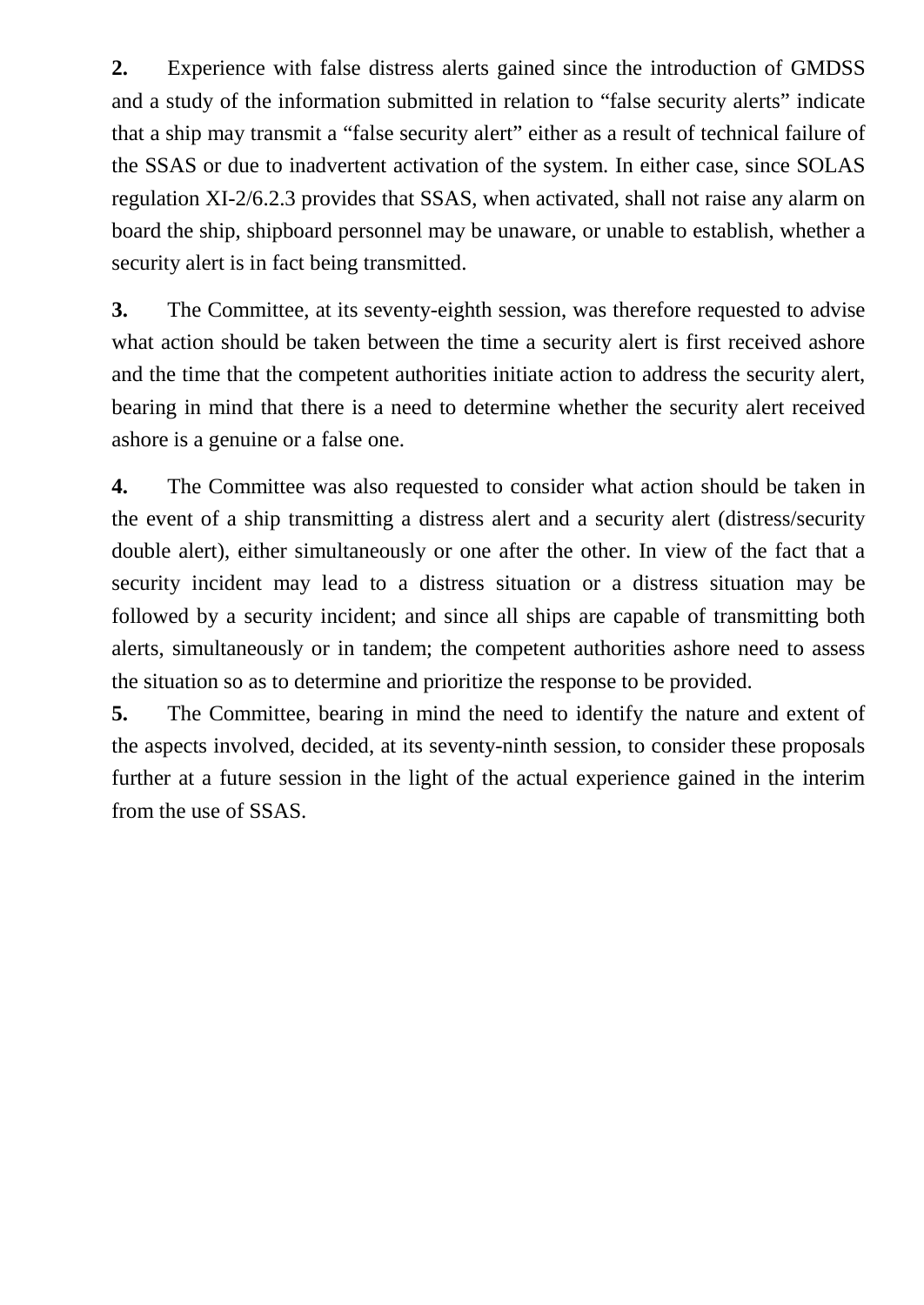#### **PART D**

#### **GUIDANCE ON PROVISION OF THE SHIP SECURITY ALERT SYSTEM**

1. Regulation 6 of SOLAS chapter XI-2 requires ships to be provided with a Ship Security Alert System. Section A/9 of the International Ship and Port Facility Security (ISPS) Code requires ships to carry a ship security plan. Performance standards for ship security alert systems are given in resolution MSC. 147(77). This Circular gives guidance on the design of ship security alert systems provided to comply with the SOLAS regulation.

2. The intent of the Ship Security Alert System is to send a covert signal or message from a ship which will not be obvious to anyone on the ship who is not aware of the alert mechanism. It is of use therefore in circumstances where a ship wishes to inform a person ashore of a problem with a minimum number of the persons onboard aware of the action. The procedures for the security alert are agreed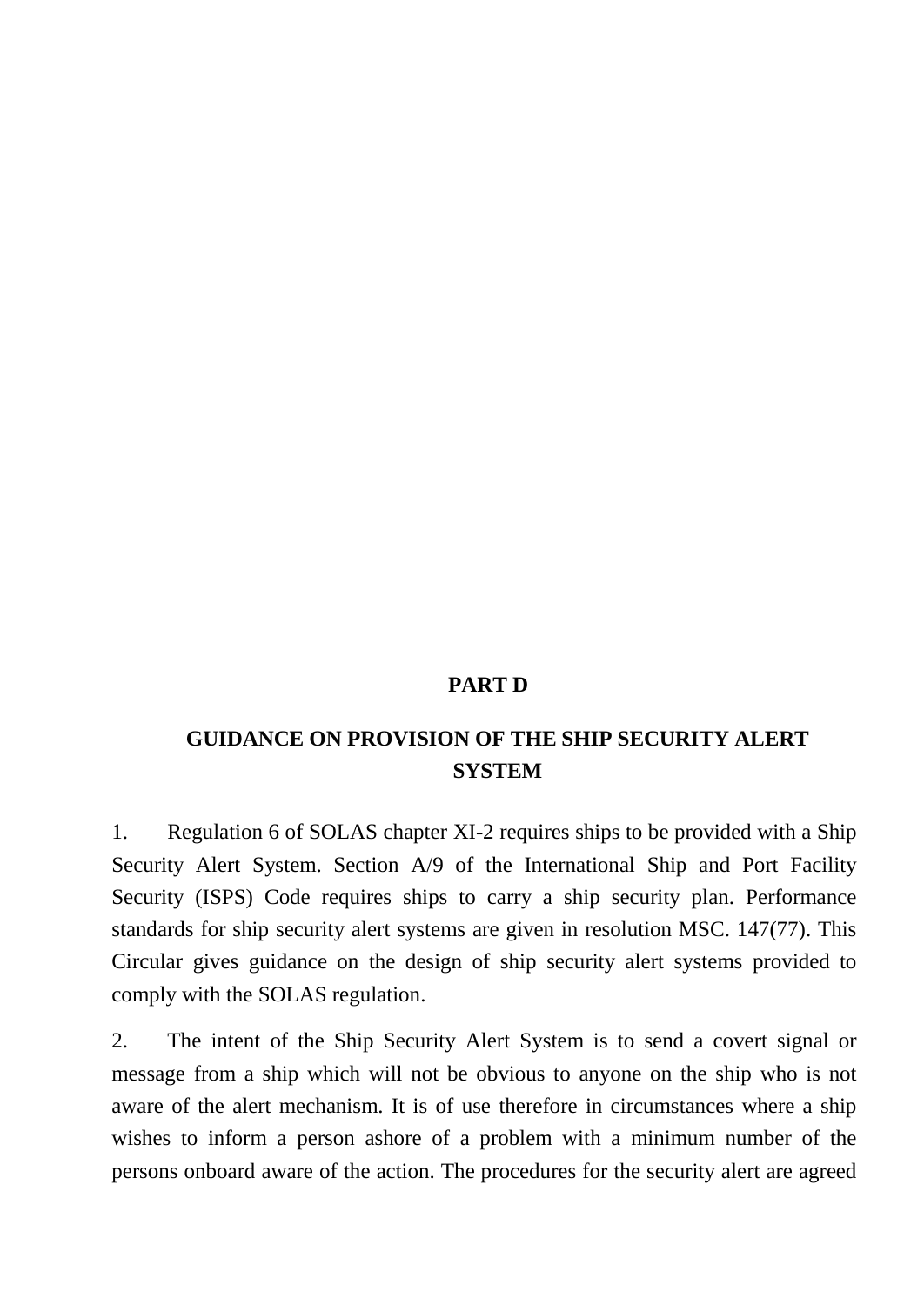with the ship's Administration as part of the ship security plan and ideally should be individual to the ship. It is not intended that the ship security alert procedures should be to an internationally agreed standard or conform to any particular for all ships.

3. Possible methods of achieving the alert are as follows:

.1 a system may employ proprietary tracking equipment provided by traffic service providers. The ship then carries a concealed equipment box

 working over a satellite system on its upper deck which transmits a position report at, typically, 6-hourly intervals. Interruption of power to the equipment or arming of the equipment by means of sensors or manual buttons causes the equipment to transmit a different format of position report. The tracking service providers monitor the transmission reports and inform the Company when the transmission format changes;

.2 a system may utilise modifications of GMDSS equipment.\* Some GMDSS equipment is not very suitable for modification as it is optimised for "all station" calling and may involve manual setting of

 frequencies etc and provides confirmation on the ship of messages sent. In these types of systems the ship security alert contains identifiers to ensure that it is not possible to confuse it with a GMDSS distress , urgency or safety alert; and

.3 a system may utilise the exchange of messages containing key words between a ship and, typically, the Company. These messages may be by speech or data communications. Ship equipment which may be used includes cellular phones in coastal areas and satellite services away

 from coastal areas. It may be possible to use GMDSS VHF/MF/HF equipment in areas where there are coastal facilities for receiving addressed calls.

This list is not intended as exhaustive and is not intended to inhibit future developments.

.4 The Ship Security Alert System requires two activation points, one of which should be on the bridge. These will typically be fixed or portable telephone handsets, fixed or portable keypads or fixed or portable buttons.

.5 Measures should be incorporated in the activation points to avoid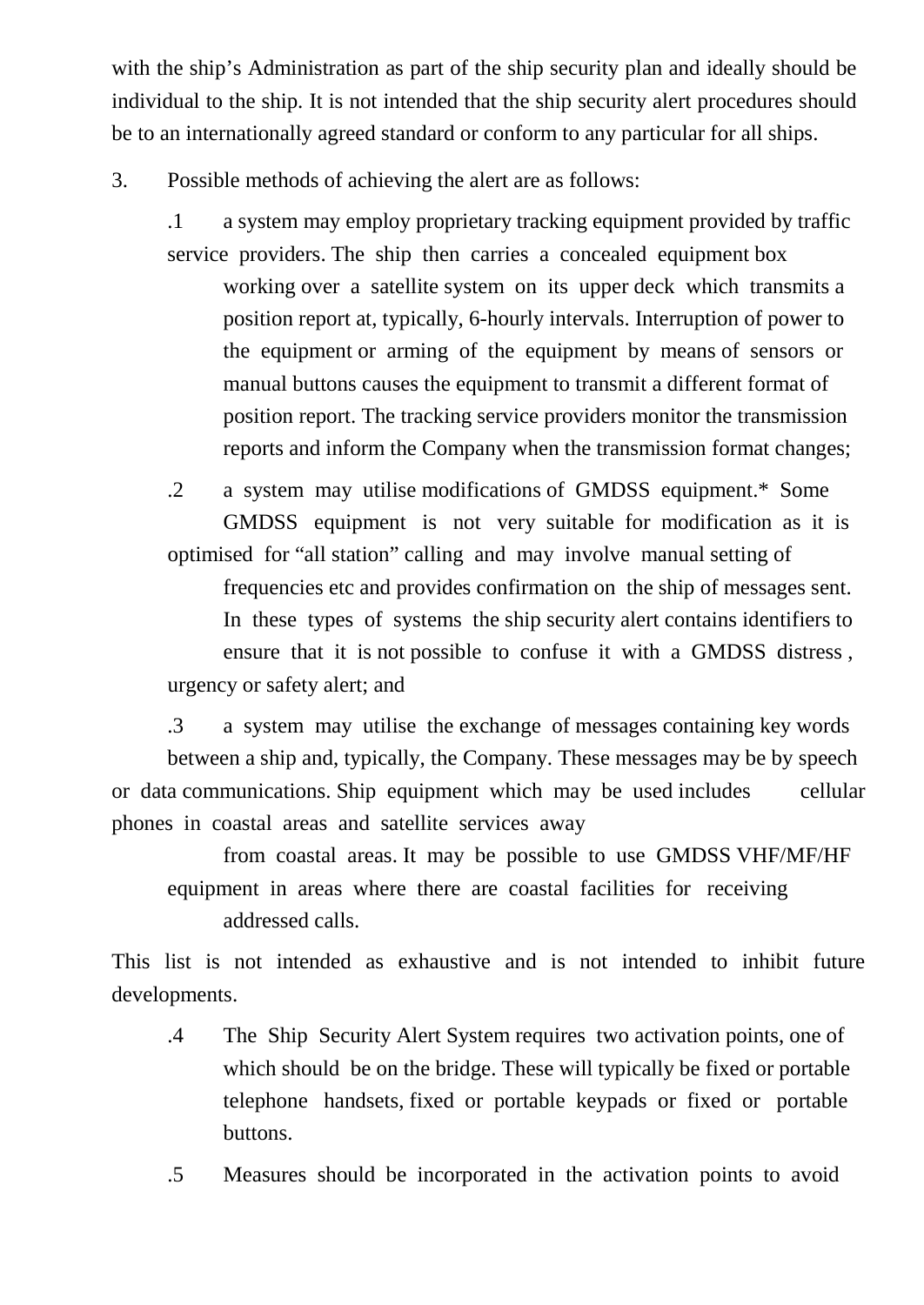their inadvertent operation and the generation of false alerts.

## **PART E**

# **GUIDANCE ON THE MESSAGE PRIORITYAND THE TESTING OF SHIPS ECURITYALERT SYSTEMS**

#### **I Message priority**

1. The Committee, being aware of the message priority requirements applicable to satellite communications, and given the diversity of ship security alert systems, agreed that there was no need to develop a message priority requirement for ship security alerts.

2. Ship Security Alert System communication service providers should deliver the ship security alert messages without delay so as to permit here levant competent authorities to take appropriate action.

3. Ship Security Alerts may be addressed to more than one recipient, as designated by t he Administration, in order to enhance there salience of the ship security alert system.

4. The Committee urged once more those SOLAS Contracting Governments that had yet toes table is hcriteria for the delivery of ship security alerts, to do so as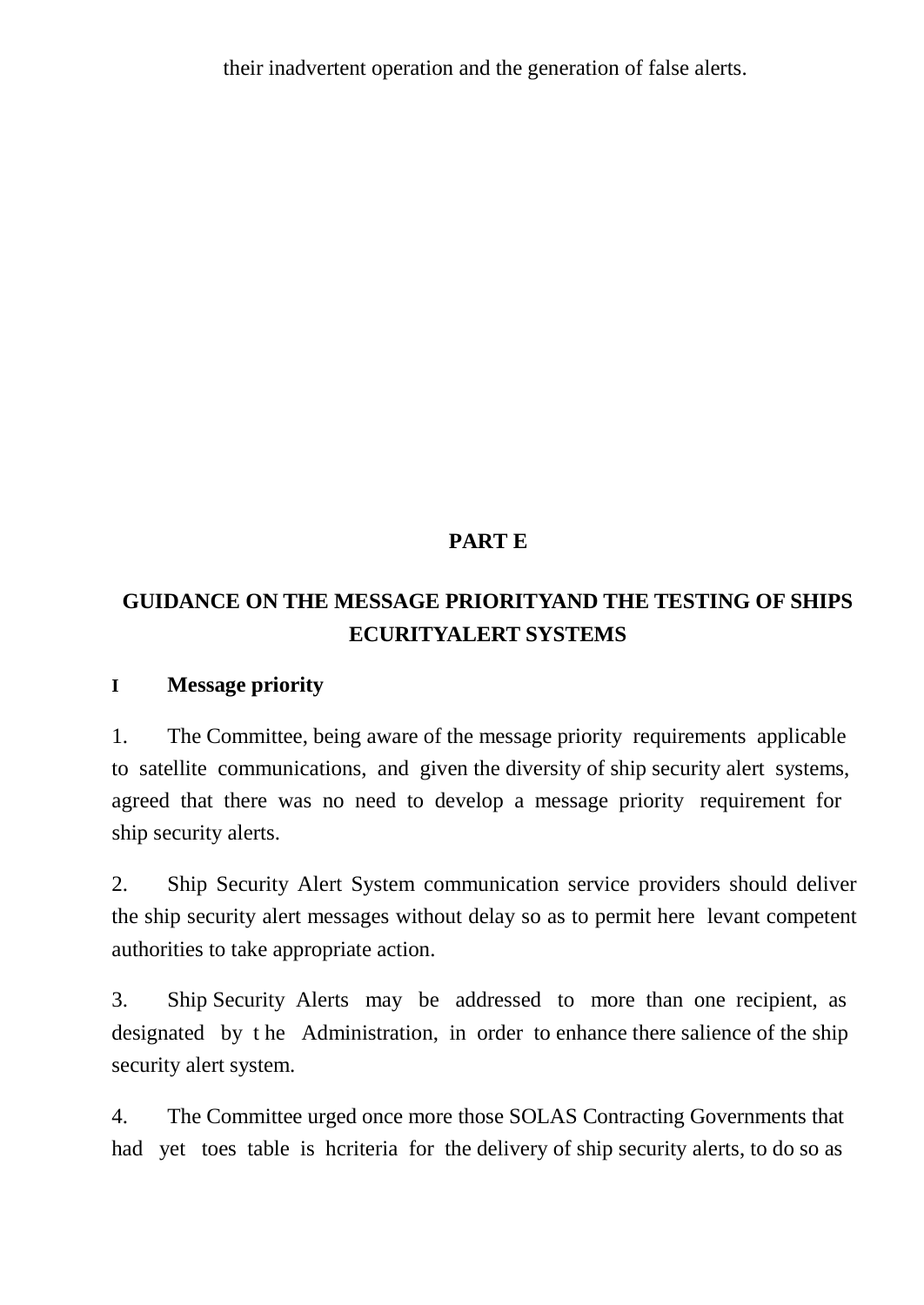a matter of priority.

5. SOLAS regulation XI-2/13.1.3 requires SOLAS Contracting Governments to communicate to the Organization and to make available to Companies and ships the names and contacted tails of those who have been designated to be available at all times (twenty - four hours a day seven days a week) to receive and act upon ship security alerts.

6. Administrations should ensure that their designated recipients of ship security alerts are capable of processing the information received with the highest priority and taking appropriate actions.

#### **II Testing**

1. The Committee agreed that there was a need for ship security alert systems to be subject to testing.

2. However, given the multiplicity of ship security alert systems and the fact that a number of systems in use already had test procedure sin place, the Committee decided that it would be impractical to develop attest protocol to cover all systems.

3. The Committee thus agreed that the development of procedures and protocols for testing ship security alert systems were a matter for individual Administrations.

4. Ships, Companies, Administrations and recognized security organizations should ensure that when ship security alert systems are to be tested those concerned are notified so that the testing of the ship security alert system does not in advertently lead to unintended emergency response actions.

5. When the Ship Security Alert System accidentally transmits, during testing, a ship security alert, ships, Companies, Administrations and recognized security organizations should act expeditiously to ensure that all concerned parties are made aware that the alert is false and that no emergency respon section should be taken.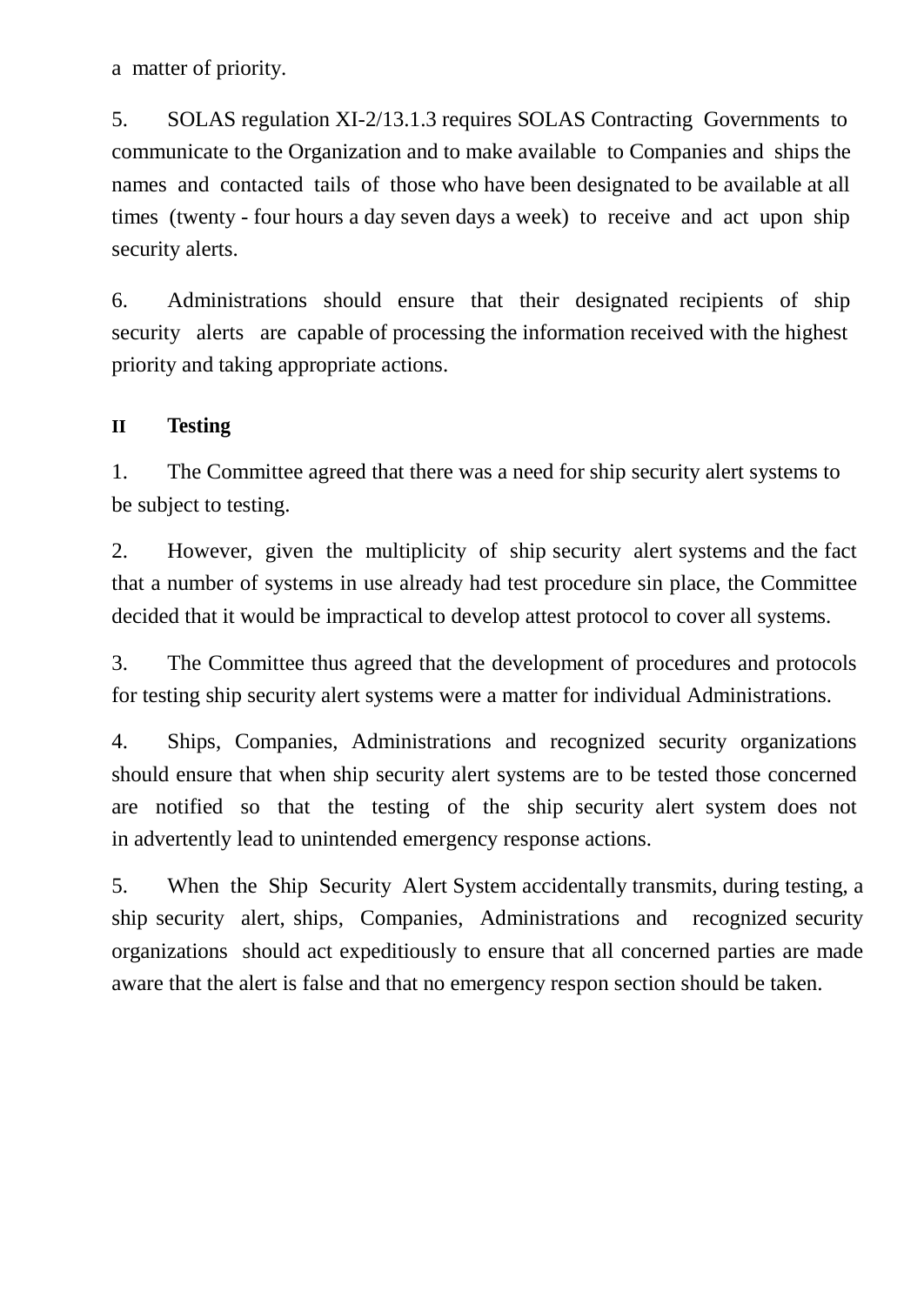#### **PART F**

# **GUIDANCE ON THE PROVISIO N OF INFORMATION FOR IDENTIFYING SHIPS WHEN TRANSMITTING SHIP SECURITY ALERTS**

#### **INTRODUCTION**

1. SOLAS regulation XI-2/6 and the associated performance standards specify that the ship security alert system, when activated, shall, *interalia*, initiate and transmit a ship-to-shore security alert (SSA) to a competent authority designated by the Administration (the designated recipient) identifying the ship, its location, the date and time of the position and indicating that the security of the ship is under threat or it has been compromised.

2. Administration shave accepted, recognized or approved a variety of equipment and systems to perform the function of the ship security alert system (SSAS) some of which include communication (CSP) and application (ASP) service providers. However, in some cases when the SSA is received by the designated recipient, it does not clearly identify the ship which transmitted the alert.

#### **INFORMATION TO BEPROVIDEDTOTHECOMPETENTAUTHORITIES**

3. When the SSA is delivered to the designated recipient the SSA should include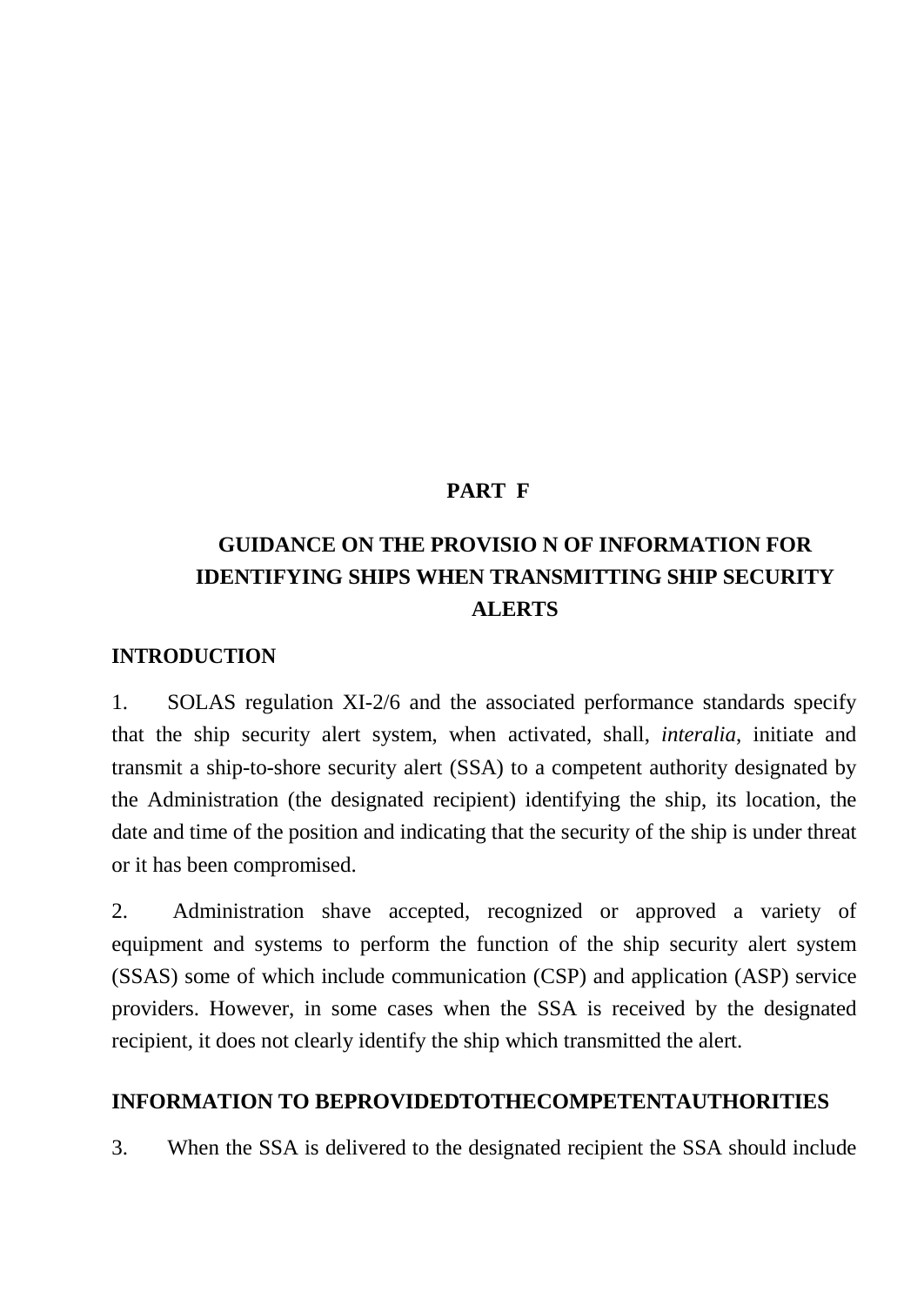the following information:

- **III** Name of ship;
- **IV** IMO Ship identification number:
- **V** Call Sign;
- **VI** Maritime Mobile Service Identity;
- **VII** GNSS position ( latitude and longitude ) of the ship; and
- **VIII** Date and time of the GNSS position.

4. Depending on the equipment, system and arrangements used, the name, the IMO Ship identification number, the Call Sign and the Maritime Mobile Service Identity of the ship may be added to the signal or message transmitted by the ship borne equipment, by the CSP or the ASP, before the SSA is delivered to the designated recipient.

#### **TRANSITION ALPROVISIONS**

5. To bring into line the performance of SSASs, these should be tested as follows:

- .1 ships constructed before 1 July 2006, not later than the first survey of the radio installation on or after 1 July 2006; and
- .2 ships constructed on or after 1 July 2006, before the ship enters service; to verify that, when the SSAS is activated, the information specified in paragraph3 above and the indication that the security of the ship is under threat or it has been compromised are received by the designated recipient. However, if the arrangements established by the. Administration are in compliance with paragraph 3 above such additional tests are not required.

#### **TRANSFER OF FLAG**

6. As from 1 July 2006, upon the transfer of the flag of a ship from another State or another SOLASC on tracting Government, the receiving Administration should test the SSAS to ensure that when the SSAS is activated, the information specified in paragraph3 above and the indication that the security of the ship is under threat or it has been compromised are received by the designated recipient.